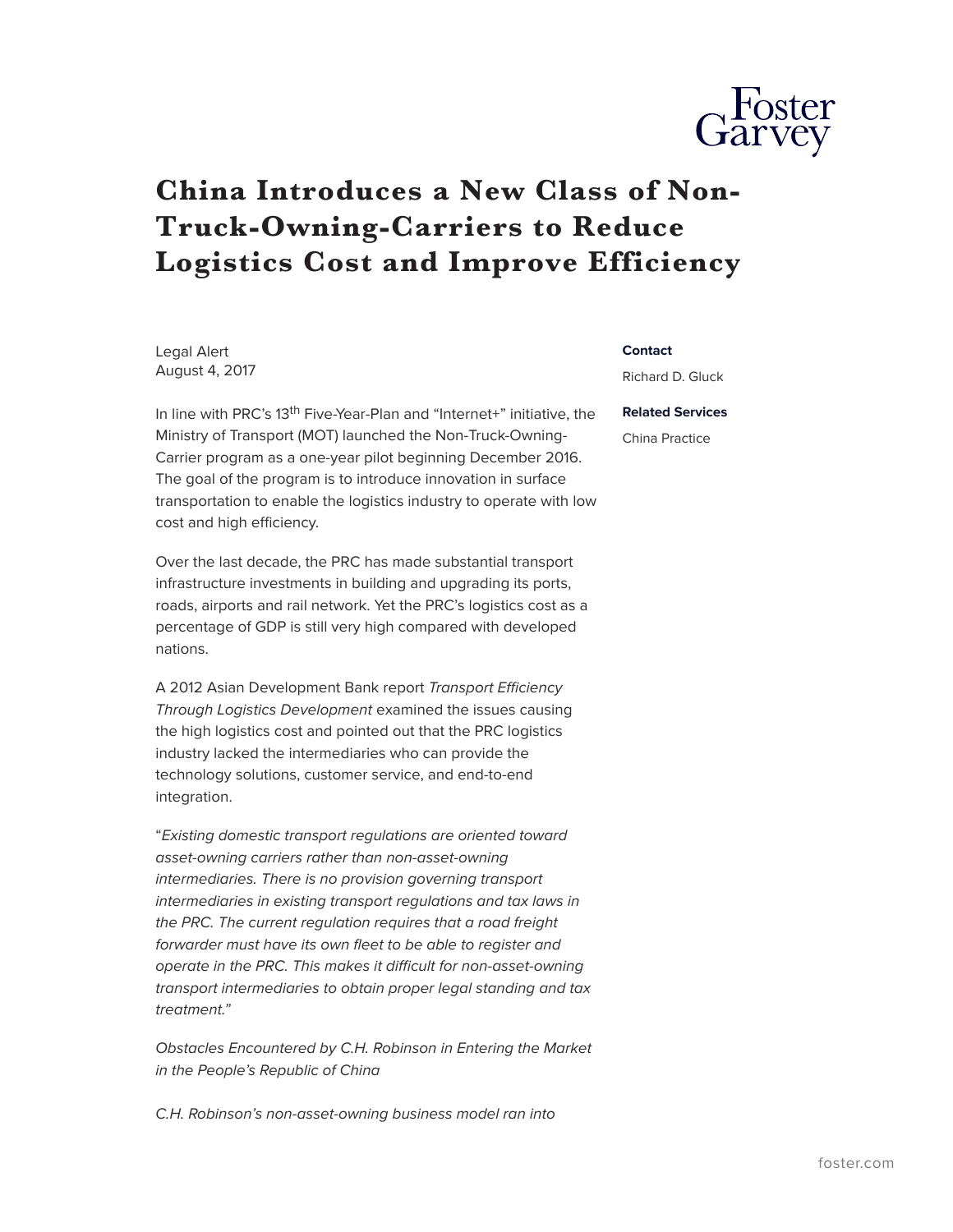

*difficulty after it entered the People's Republic of China (PRC) market. Because transport regulation in the PRC focuses on asset-owning carriers, the company was unable to qualify for proper legal status within the PRC's regulatory regime and failed to obtain approval to issue tax invoices to shippers. It is unfortunate that a large, successful global logistics enterprise falls within this regulatory "blind spot" of the PRC."*

In fall of 2016, Senior Representatives of Sino-American Logistics Council (SALC) and Transportation Intermediaries Association (TIA), including GSB attorney Richard Gluck, met with representatives of China's MOT responsible for drafting the Non-Truck-Owning-Carriers (NTOC) regulations to exchange information about the U.S. third-party logistics industry and the NTOC pilot. Ministry officials had unveiled the initiative at an international conference sponsored by SALC and Wuzi University in Beijing.

The MOT is responsible for the overall NTOC pilot program. The pilot is being run nationwide for a period of one year, beginning December 2016.

Although the regulations on licensing, operation monitoring, [credit evaluation](http://dict.cn/credibility%20ethical%20evaluation) and tax collection for non-truck operating carriers are not currently complete, MOT will gradually adjust and complete the regulations based on the results of the pilot. MOT has issued an initial policy statement setting forth the basic requirements for qualification as a NTOC:

**Who will lead the pilot program, and who can participate?** The provincial transportation authorities are responsible for the organization and implementation of the pilot work. Foreign and domestic firms are eligible for the pilot program. Each provincial transportation authority will choose the companies from their respective province to participate in the pilot program.

**Requirements of pilot enterprises.** The pilot enterprises must satisfy the following conditions:

- 1. strong ability for arrangement of shipments and freight vehicle integration
- 2. providing an internet-based logistics information platform
- 3. setting of safety procedures and standard operation management
- 4. strong financial ability to pay compensation to carriers, and to take the risks for the entire carriage including cargo loss and damage.

Technology. In line with China's Internet+ initiative, the NTOC program requires participants to utilize technologies such as mobile internet connectivity to build their logistics information platform.

**NTOC and its carriers.** NTOCs are not required to own their own equipment, but they must have the ability to select responsible underlying carriers, make sure that they are safe, efficient and reliable, and oversee the transportation arrangements, end-to-end. The NTOC will sign transportation contracts with shippers and undertake all responsibilities and obligations of a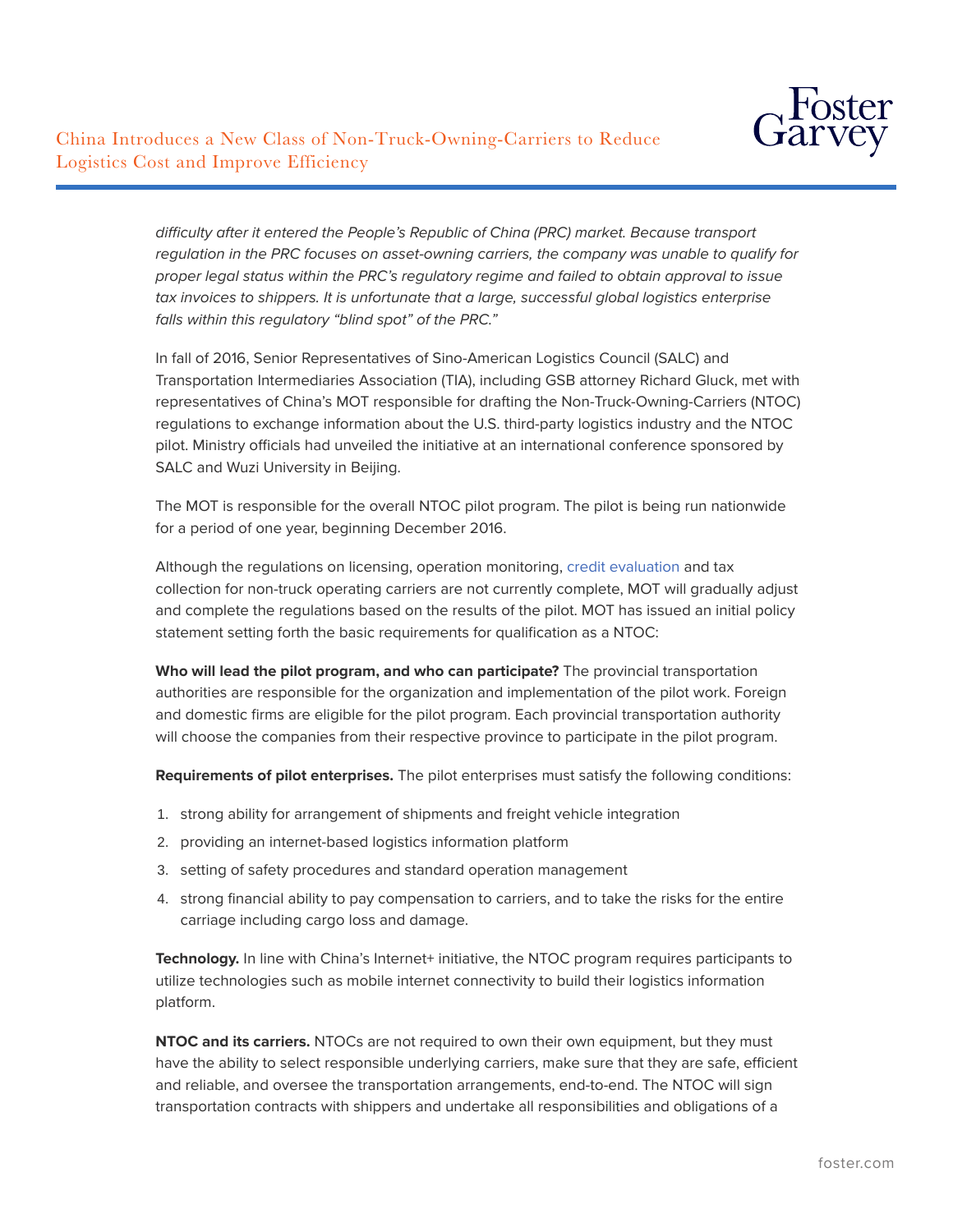

carrier. There will be no differentiation of truck broker and freight forwarder as in the U.S.

According to the MOT policy statement, under the NTOC program, pilot enterprises should sign transport service contracts with the actual carriers, establish necessary compensation mechanisms, take the responsibility for the entire carriage; review the business qualification, vehicle registration certificate and road transportation certificate of the actual carrier as well as the driver's driving license and practitioners' qualification certificate to ensure the quality of transportation service.

**Dangerous goods transportation.** It is excluded from the pilot program.

**Value-added tax**. An important element of the program is that non-truck operating carriers are now recognized as logistics companies and will pay value-added tax based on "transportation service" rendered.

**Pilot enterprises and railways, ports and civil aviation enterprises**. Pilot enterprises are encouraged to expand their business scope, strengthen their cooperation with railways, ports and civil aviation enterprises by interconnecting and through their logistics information platforms.

**Innovative logistic services.** NTOCs are welcome to offer innovative logistics services such as intermodal freight transportation combining road-railway, road-water and road-air, drop and pull transport, joint distribution of both full truckload and less-than-truckload transport, and other advanced transport modes.

**Pilot enterprises and its cross-regional network operations.** Pilot enterprises are encouraged to undertake cross-regional network operations and set up branches to engage in non-truck operating carriers business throughout mainland China.

**To whom should pilot enterprises report?** Pilot enterprises are required to report their operational details to the provincial transportation authorities and the National Transport and Logistics Public Information Platform. MOT hopes to promote expansion of the successful pilots based on the reported results. MOT's goal is to encourage the development of a robust third party logistics industry in China, to reduce the costs and increase the efficiency of moving goods within China. The PRC government has put a high priority on the growth of the industry, which it regards as a key to the economic success of China's ongoing urbanization and its pivot toward an economy based more on domestic consumer demand and less dependent on exports.

China's developing NTOC industry offers potential business opportunities for American firms. The NTOC program is modeled on the U.S. non-asset based third-party logistics system. The U.S. has a highly developed non-asset based logistics industry that has contributed in large part to the reduction in the cost of logistics over the past twenty years, so it is expected that